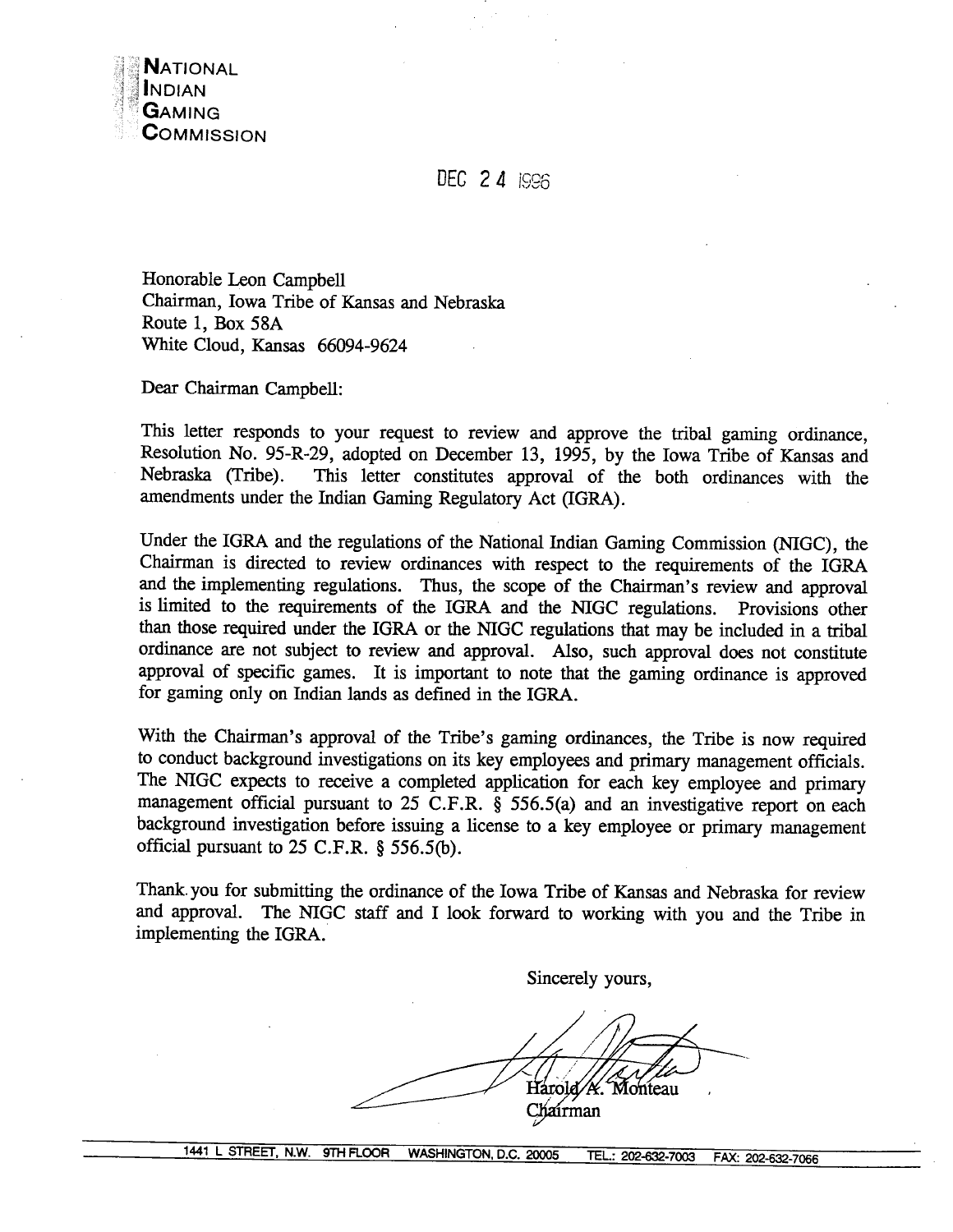**RESOLUTION 95-R-2 9** 

#### **IOWA TRIBE OF KANSAS AND NEBRASKA EXECUTIVE CCBMITTEE DECEMBER 13, 1995**

 $\frac{1}{\sqrt{2}}\int_{0}^{\frac{\pi}{2}}\frac{d\mathbf{r}}{d\mathbf{r}}\,d\mathbf{r}=\frac{1}{2}\int_{0}^{\frac{\pi}{2}}\frac{d\mathbf{r}}{d\mathbf{r}}\,d\mathbf{r}$ 

**WHEREAS,**  The Iowa Executive Committee being duly organized lnet **in Regular Session thia 13th day of December, 1995; and,** 

- WHEREAS. **The Iowa Executive Committee ha8 authority to act for the Iowa Tribe under the present Conatitutional authority as provided in Sec. 2, Article N** - **Governing Bodiea; and,**
- WEEREAS, **The Iowa Tribe of Kansas and Nebraska being organized and empowered by their Constitution and Bylaws, (approved November 6, 1978); and,**
- **Claas I1 and Class 111 Gaming as defined in the**  WHEREAS, **Indian Gaming Regulatory Act, P.L. 100-447, 25 U.S.C. Section 2703 (7) (A) and 25 U.S.C. Section**  2703 (8) (hereinafter "IGRA") and by the regulations **promulgated by the Hational Indian Gaming Commission at 25 C.F.R. Section 502.3 and 25 C.F.R. Section 502.4 (as published in the Federal Regiater at 57 FR 12382-12393, April 9, 1992) are hereby authorized; and,**
- WHEREAS, **The Executive Committee doe8 by this Resolution promulgate and enact the attached Claas I1 and Claaa 111 Gaming Ordinance, and further within aaid Ordinance does hereby establish the guide**lines, procedures and eligibility requirements **for Class 11 and Class XI1 Gaming personnel,**

**See Attachment; and,** 

**WHEREAS, Adoption of thia Resolution causes Resolution 93-R-34 to be rescinded; and,**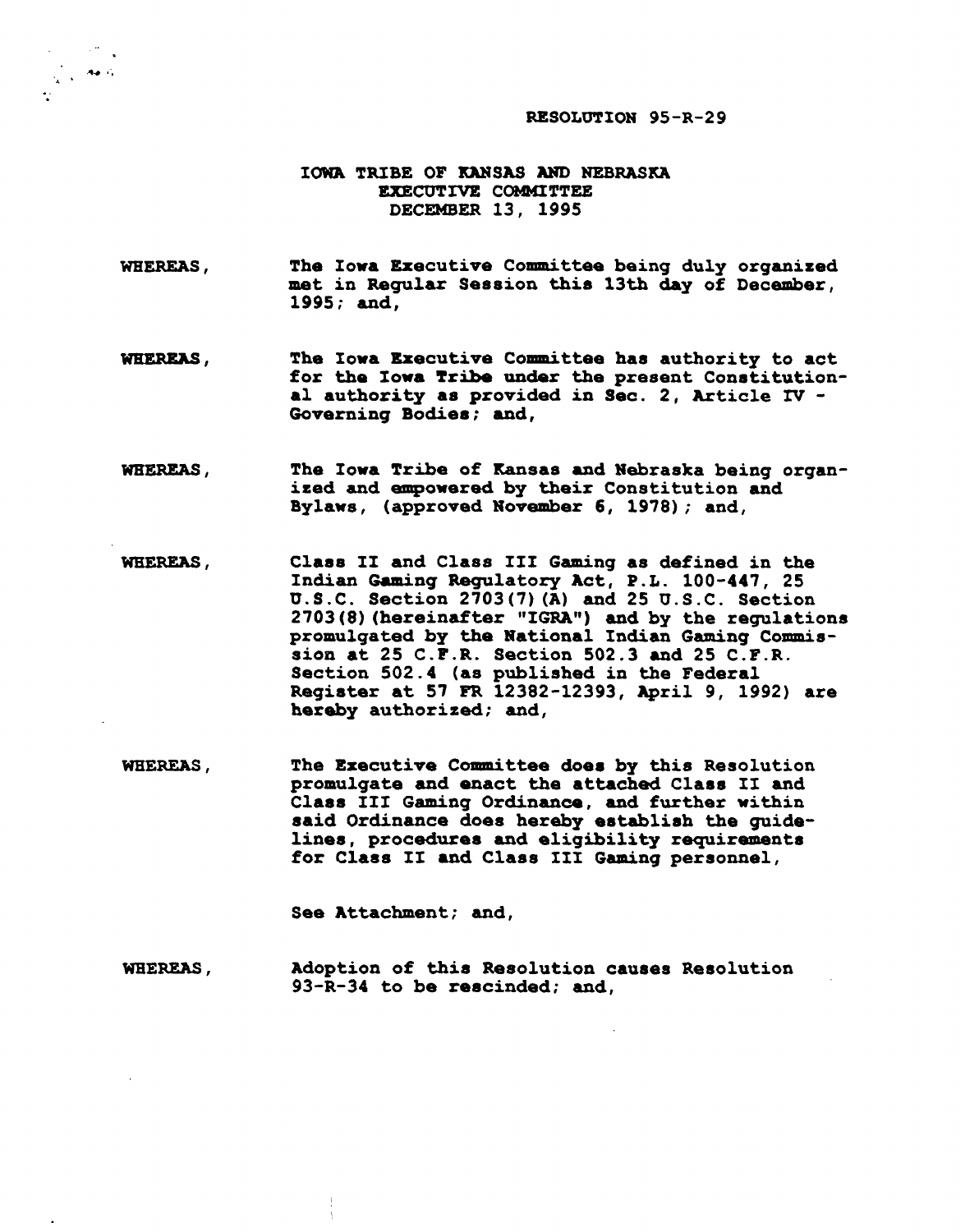**RESOLOTION 95-R-29 DECEMBER 13, 1995 PAGE 2** 

.\*, ;' . ;.. . . . . .

**NOW THEREFORE BE IT RESOLVED, that the foregoing ~esolution/Ordinance is hereby adopted this date.** 

## CERTIFICATION

**The foregoing Resolution was duly adopted this date, December 13, 1995, in a Regular Session of the Executive Committee, at which 5** members of the Executive Committee were present, constituting a quorum, by a vote of  $\frac{1}{2}$  for,  $\frac{1}{2}$  against. Chairman The foregoing Resolution was duly adopted this date, 1995, in a Regular Session of the Executive Committe members of the Executive Committee were present, con quorum, by a vote of  $\frac{1}{\sqrt{2}}$  for,  $\frac{1}{\sqrt{2}}$  against. Ch **abstained.** 

Leon Campbell, Chairman-<br>Iowa Executive Committee

**ATTEST** :

*hw* **BLPKcLG, Louis DeRoin, Secretary** 

**Iowa Executive committee**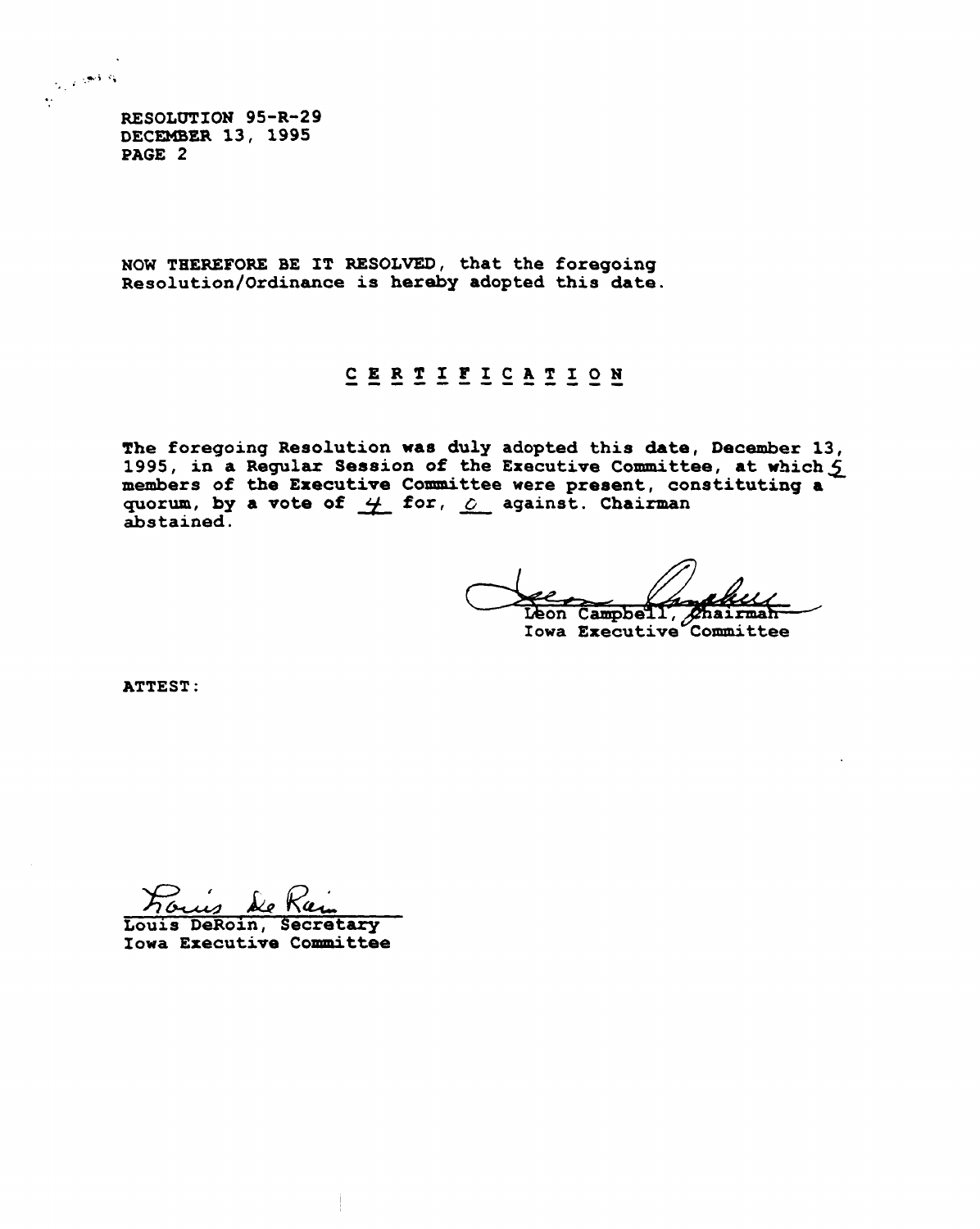# CERTIFICATE OF AUTHENTICITY OF CLASS II AND Ill GAMING ORDINANCE OF THE IOWA TRIBE OF KANSAS & NEBRASKA<br>Q

The undersigned, the duly elected and acting Secretary of the lowa Tribe of Kansas and Nebraska, hereby certifies the attached copy of the lowa Tribe of Kansas and Nebraska Class II and Ill Gaming Ordinance adopted by Resolution on December 13, 1995 is authentic, true and correct. The undersigned further certifies that the said Class I1 and Ill Gaming Ordinance is in full force and effect and has not been modified, supplemented or amended.

Dated this 18th day of September, 1996.

Roues De Roin

DeRoin, Secretary

STATE OF **Kansas**  $\sqrt{ss}$ : COUNTY OF **Brown** 

 $\bullet$  t

 $\overline{z}$ 

BE IT REMEMBERED, that on this 18Th day of  $S_{\texttt{epfember}}$ , 1996, before me, the undersigned, a Notary Public, in and for the County and State aforesaid, came Louis DeRoin, who is personally known to me to be the identical person who signed the above and foregoing Secretary, and acknowledged to me that he signed the same freely and voluntarily and knew the purpose for which said instrument was to be used.

IN TESTIMONY. WHEREOF, I have hereunto affixed my notarial seal and signature the day and year last above written.

| $\frac{1}{2}$ $\frac{1}{4}$ $\frac{1}{8}$ NINA R. MERCHANT |
|------------------------------------------------------------|
| STATE OF SARSAS MY Appt. Exp.s. 4 23.200                   |

**n-.**  Y here has I

My appointment expires: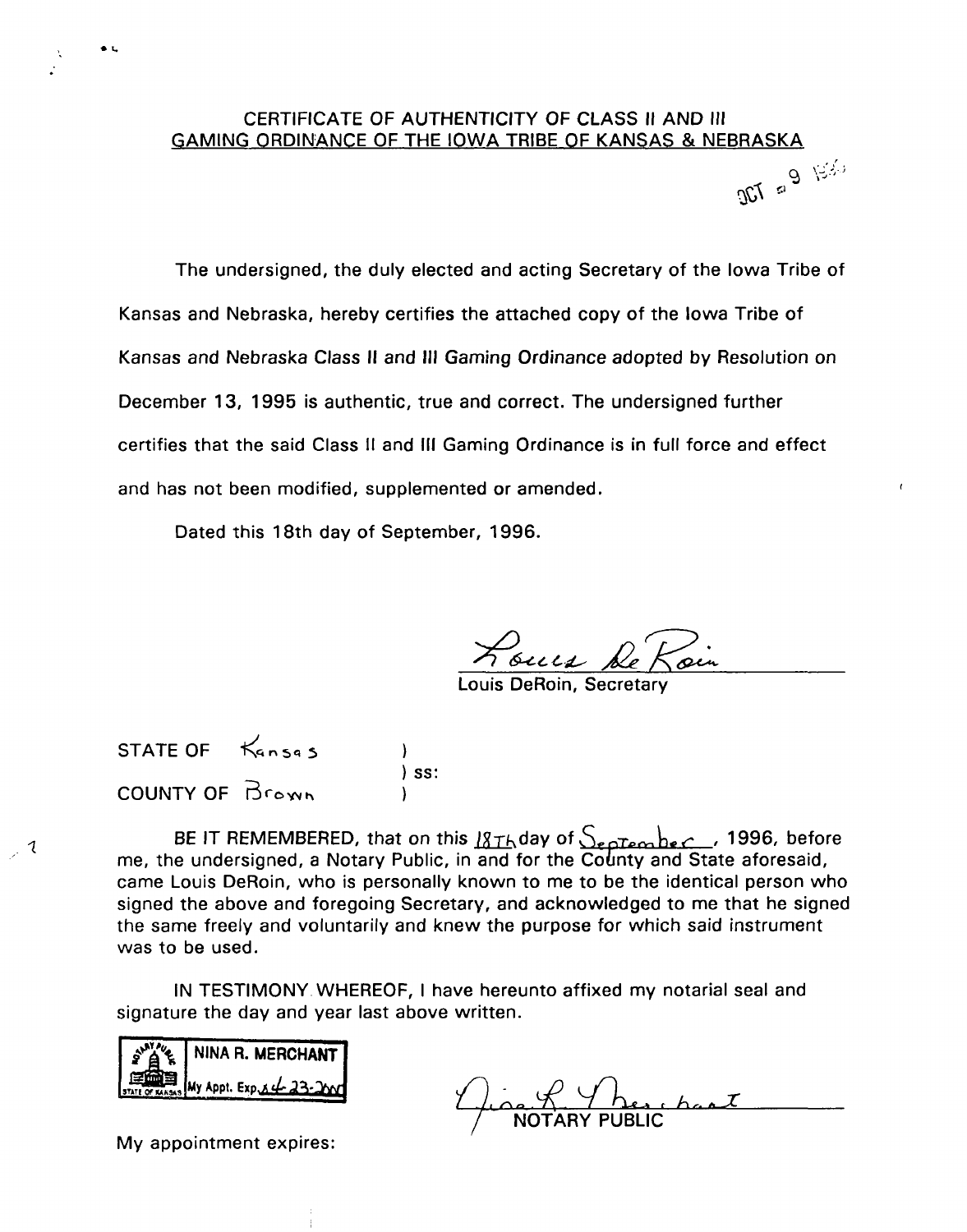## **IOWA TRIBE OF KANSAS AND NEBRASKA CLASS II AND III GAMING ORDINANCE**

#### **1-** Purpose

 $\Delta\sim 0.1$ 

**A.** The Iowa **Tribe** of Kansas and Nebraska **(hereinafter** 'Tribe"), empowered by the Tribal Constitution to enact ordinances through its Executive Committee, hereby enacts this Ordinance in order to set the terms for Class I1 and **111 gaming** operations on land within the **Tribe's** reservation in the state of Kansas.

#### **11. Gaming Authorized**

**A.** Class I1 and Class **in gaming as** defined in the Indian Gaming Regulatory Act, P.L. 100-447, 25 U.S.C. Section 2703(7) (A) and 25 **U.S.C.** Section 2703(8) (hereinafter "IGRA") and by the regulations promulgated by the National Indian Gaming Commission at 25 C.F.R Section 502.3 **and** 25 C.F.R Section 502.4 **(as** published in the Federal Register at 57 FR 12382-12393, April 9, 1992) are hereby authorized.

#### III. Ownership of Gaming

**A.** The Tribe shall have the sole proprietary interest in **and** responsibility for the conduct of **any** gaming operation authorized by this Ordinance.

#### **N. Use of Gaming Rewwe**

- **A.** Net revenues from Class I1 and Class 111 gaming shall be used only for the following purposes: to fund the Tribe's government operations and programs; provide for the general welfare of the Tribe and its members; promote Tribal economic development; donate to charitable organizations; or help fund operations of local government agencies.
- **B. If** the **Tribe** elects to make per capita payments to Tribal members, it shall authorize such payments only upon approval of a plan submitted to the Secretary of the Interior under 25 U.S.C. Section 2710(b)(3).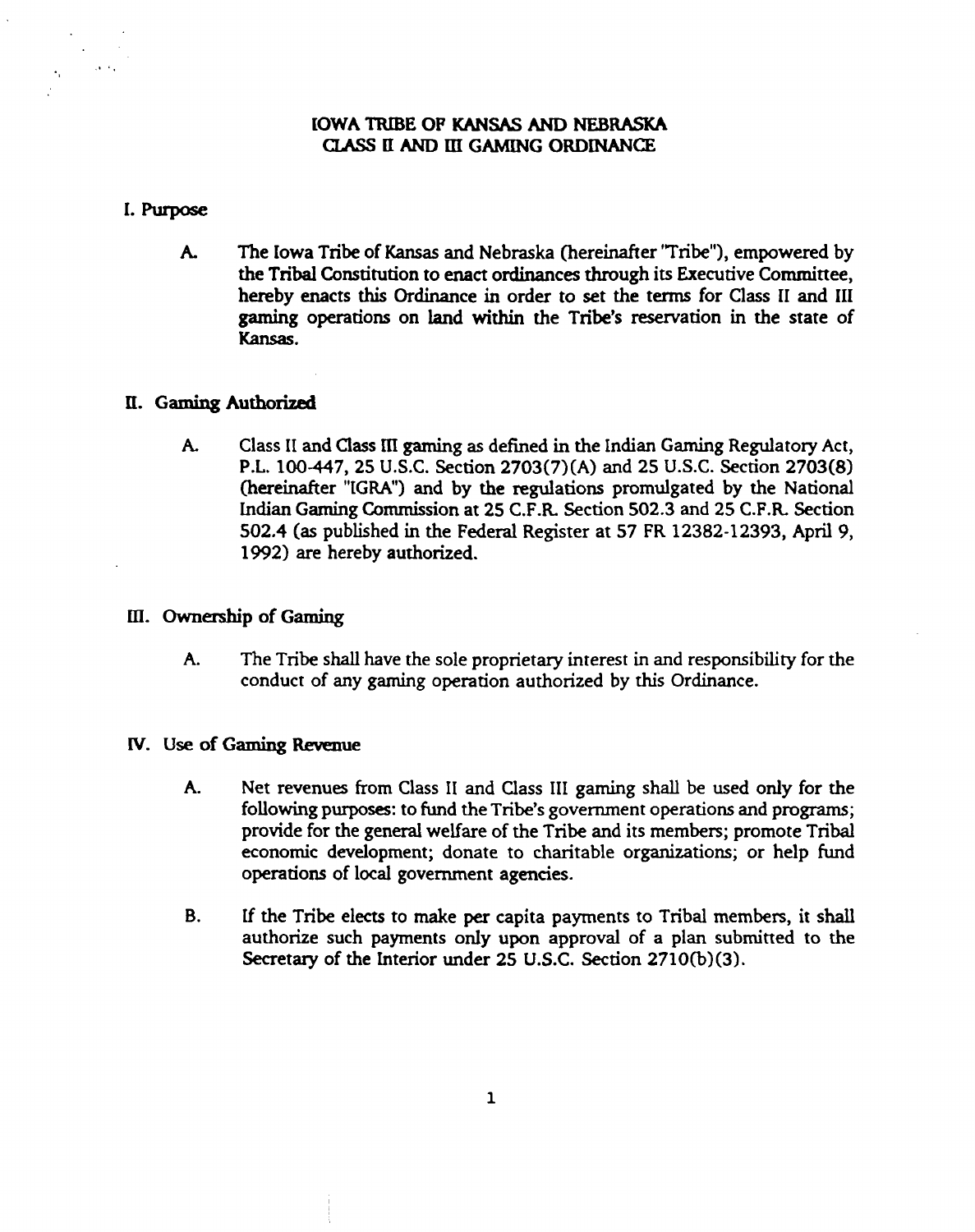## V. Audit

 $\sim 10^7$ 

 $\epsilon_{\rm{in}}$ 

- **A.** The Tribe shall cause to be conducted annually an independent audit of gaming operations and shall submit the resulting audit reports to the National Indian **Gaming** Commission.
- **B.** *All* gaming related contracts that result in the purchase of supplies, services, or concessions in excess of **\$25,000.00** annually, except contracts for professional legal and **accounting** services, shall be specifically included within the scope of the audit that is described in subsection **A.** above.

## **VI. Protectkm of tbe Enviraar&ent and Public Health and Safety**

**A.** Class I1 and Class I11 **gaming** facilities shall be constructed, maintained and operated in a **manner** that adequately protects the environment and the public health and safety.

## **VII.** Establjshment of **Tni Gaming Commission**

- **A.** There is hereby established an Iowa Tribe of **Kansas** and Nebraska Tribal **Gaming** Commission **(hereafter** "Tribal Garning Commission").
- **B.** The Tribal Gaming Commission shall be comprised of the members of the Tribal Executive Committee as that Committee is defined in **the** tribal constitution and other mbal governing documents. The Chairman of the Tribal Gaming Commission shall be the individual who is Chairman of the Tribal Executive Committee.
- $C_{\cdot}$ The Tribal Gaming Commission shall have the authority to regulate gaming activity within the **Tribe's** reservation. **The** Tribal **Gaming** Commission shall have the authority to promulgate regulations consistent with this Ordinance and other applicable law governing the conduct of gaming activities within the Tribe's reservation, including the Indian Gaming Regulatory Act and the Tribal/State Compact Among the Iowa Tribe of Kansas and Nebraska and the State of **Kansas.** The regulations promulgated under this authority shall, to the greatest extent possible, assure that gaming is conducted in an effective and efficient manner, and in a manner which protects the honesty and integrity of the gaming.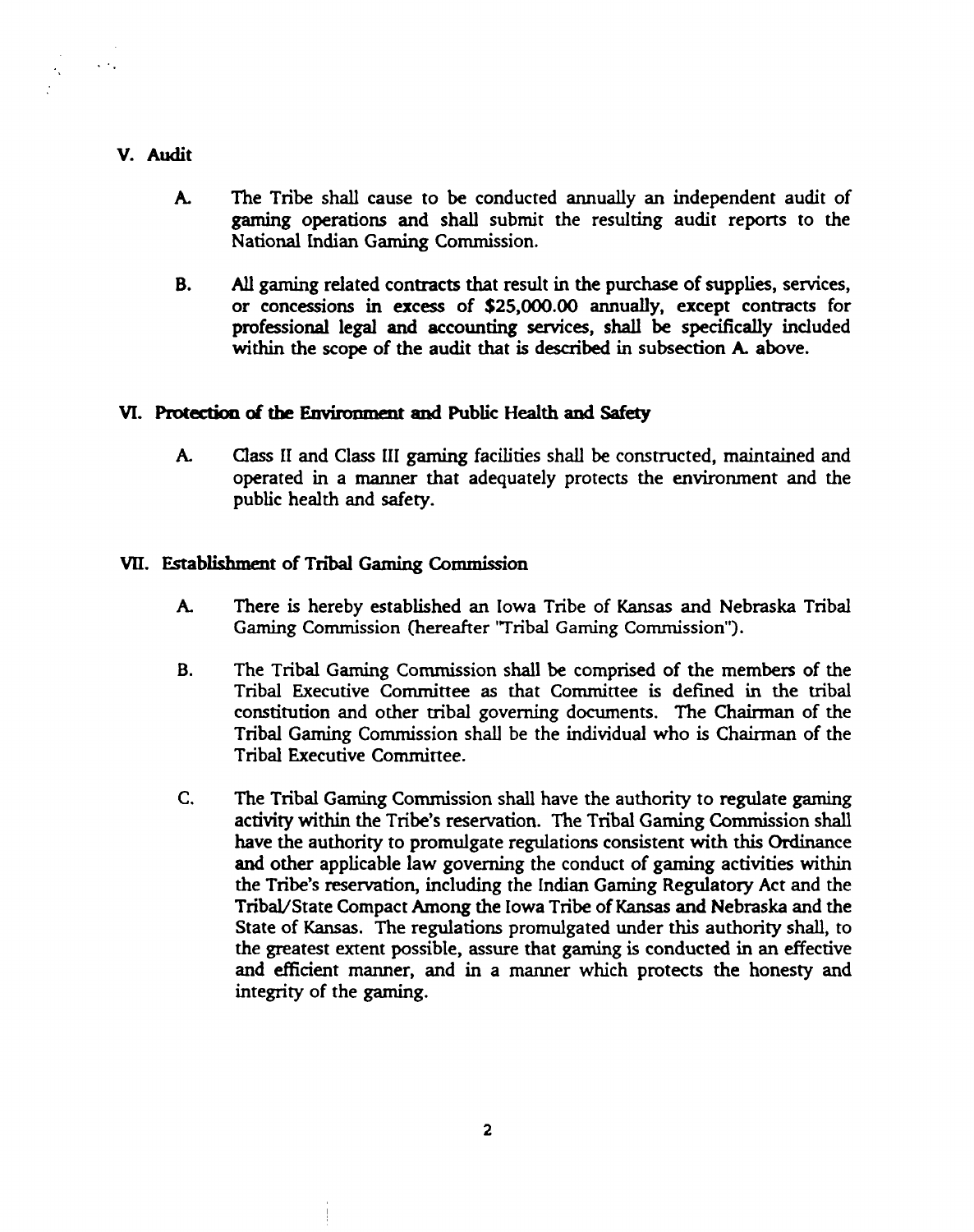#### **WI. Licenses for Key Employees and** Primary Management **Officials**

 $\sim 10^{10}$  s

- A. **Implementation.** The Tribal Gaming Commission shall insure that the policies and procedures set out in this section are implemented with respect to key employees and primary management officials employed at **my** Class I1 or Class 111 **gaming** enterprise operated on Indian lands . **All** key employees and primary management officials shall have duly approved Tribal licenses issued in accordance with this section.
- **B.** Definitions. For the purposes of this section, the following definitions apply:
	- 1. Key Employee means:
		- a. **A** person who performs on or more of the following functions:
			- (1) Bingo caller
			- (2) Counting **room** supervisor
			- (3) Chief of **security**
			- (4) Custodian of **gaming** supplies or cash
			- Floor manager
			- (6) Pit **boss**
			- (7) Dealer
			- (8) Croupier<br>(9) Approver
			- (9) Approver of credit<br>(10) Custodian of gamb
			- Custodian of gambling devices including persons with access to cash and accounting records within such devices; or
		- b. If not otherwise included, any other person whose total cash compensation is in excess of \$50,000 per year; or
		- **c.** If not otherwise included, the four most h i g h 1 y compensated **persons** in the **gaming** operation.
	- $2.$ **Primary Management Official means:** 
		- a. The person having management responsibility for a management contract;
		- b. Any person who has authority:
			- (1) To hire and fire employees; or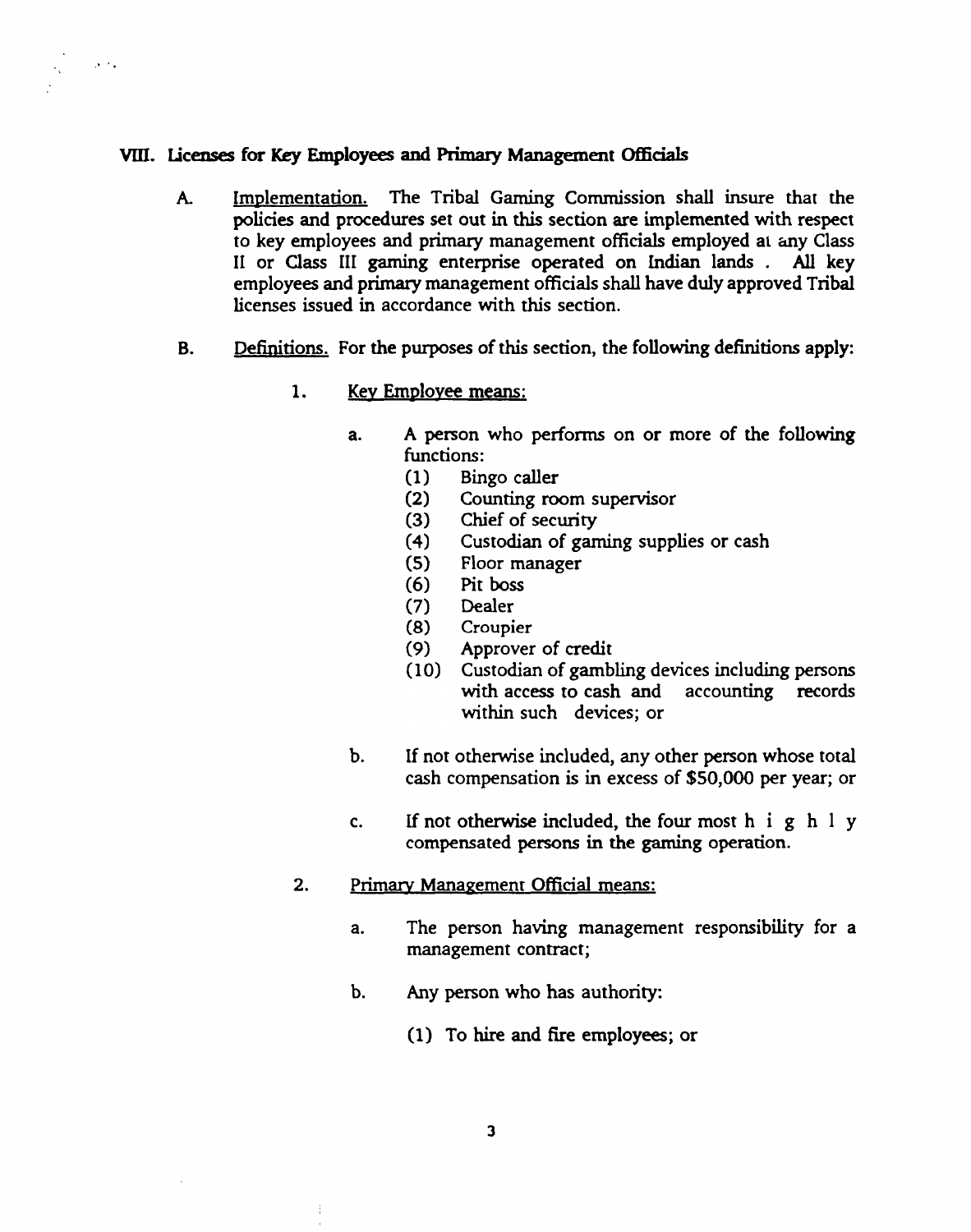- (2) To set up working policy for the gaming operation; or
- c. The chief financial officer or other person who has financial management responsibility.
- 3. Gaming Enterprise means:
	- a. Any commercial gaming business owned by the Tribe and operated under **this Gaming** Ordinance.
- 4. Tribal/State Compact means:
	- a. The Tribal/State Compact Among the Iowa Tribe of Kansas and Nebraska and the State of Kansas, adopted April 26, 1995, and approved under the Indian Gaming Regulatory Act of 1988, as that compact **may** be amended **from** time to time.
- $C_{\cdot}$ Application Forms.

 $\sim$   $\sim$ 

 $\sigma_{\rm{eff}}=0.1$ ÷

> **1.** The following notice shall be placed on the application form for a key employee or a primary management official before that form is filled out **by** an applicant:

> > In compliance with the Privacy Act of 1974, the following information is provided: Solicitation of the information on **this**  form is authorized **by** 25 **U.S.C.** 2701 et seq. The pupose of the requested information is to determine the eligibility of individuals to be employed in a gaming operation. information will be used by National **Indian** Gaming Commission **members** and staff who have need for the information in the performance of their official duties. The information **may** be disclosed to appropriate Federal, Tribal, State, local, or foreign law enforcement **and** regulatory agencies when relevant to civil, criminal or regulatory investigations or prosecutions or when pursuant to a requirement by a **tribe** or the National **Indian** Gaming Commission **in** connection with the hiring or firing of an employee, the issuance or revocation of a **gaming** license, or investigations of activities while associated with a **tribe** or **gaming** operation. Failure to consent to the **distiosures**  indicated in this notice **will** result in a **tribe's** being unable to hire you in a primary management official or key employee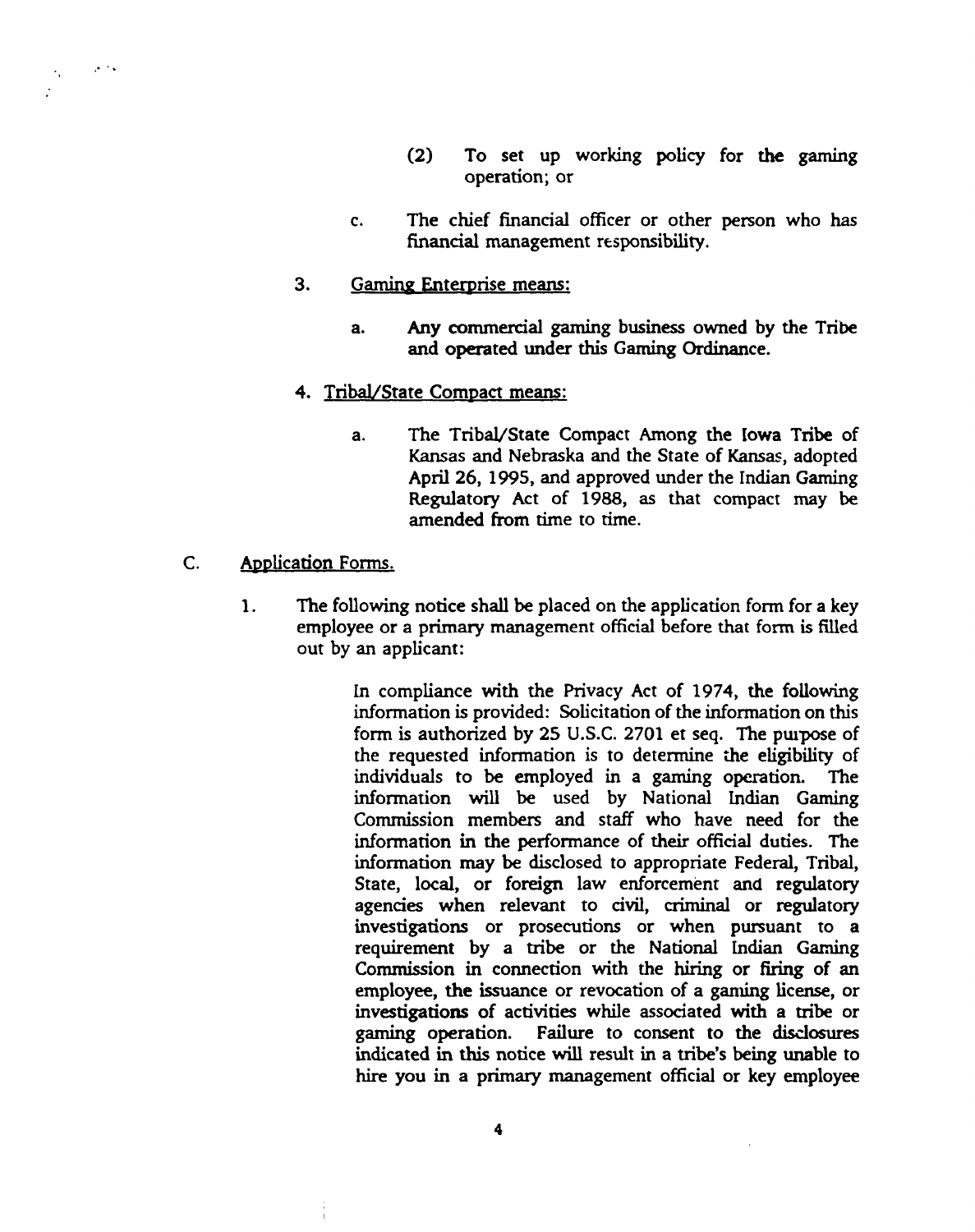position. The disclosure of your Social Security **Number** (SSN) is voluntary. However, failure to supply a SSN may result in errors in processing your application.

- 2. **Existing key employees and primary management officials shall be** notified in **writing** that they shall either:
	- a. Complete a new application form that contains a **Privacy Act**  notice; or
	- **b. Sign** a statement that contains the **Privacy Act** notice and consent to the routine uses described in that notice.
- **3. The** following notice **shall** be placed on the application form for a key employee or a primary official before hat form is filled out by an applicant.

**A** false statement on **any** part of your application may be grounds for not hiring you, or for firing you after you **begin**  work. Also, you may be punished by fine or imprisonment. (U.S. Code, title 18, section 1001.)

- **4. Existing** key employees **and** primary management officials shall be notified in **writing** that they shall either:
	- **a.** Complete a **new** application form that contains a notice regarding false statements: or
	- b. Sign a statement that contains the notice regarding false statements.
- C. Background Investigations.

 $\sim 10^{-12}$ 

 $\mathcal{C}_{\mathcal{C}}$ 

- **1. The** Tribal Gaming Commission shall request **from** each primary management official and from each key employee **all** of the following information:
	- a. Full name, other names used (oral or vnitten), social **security**  nurnber(s), birth date, place of birth, citizenship, gender, all languages (spoken or **written);**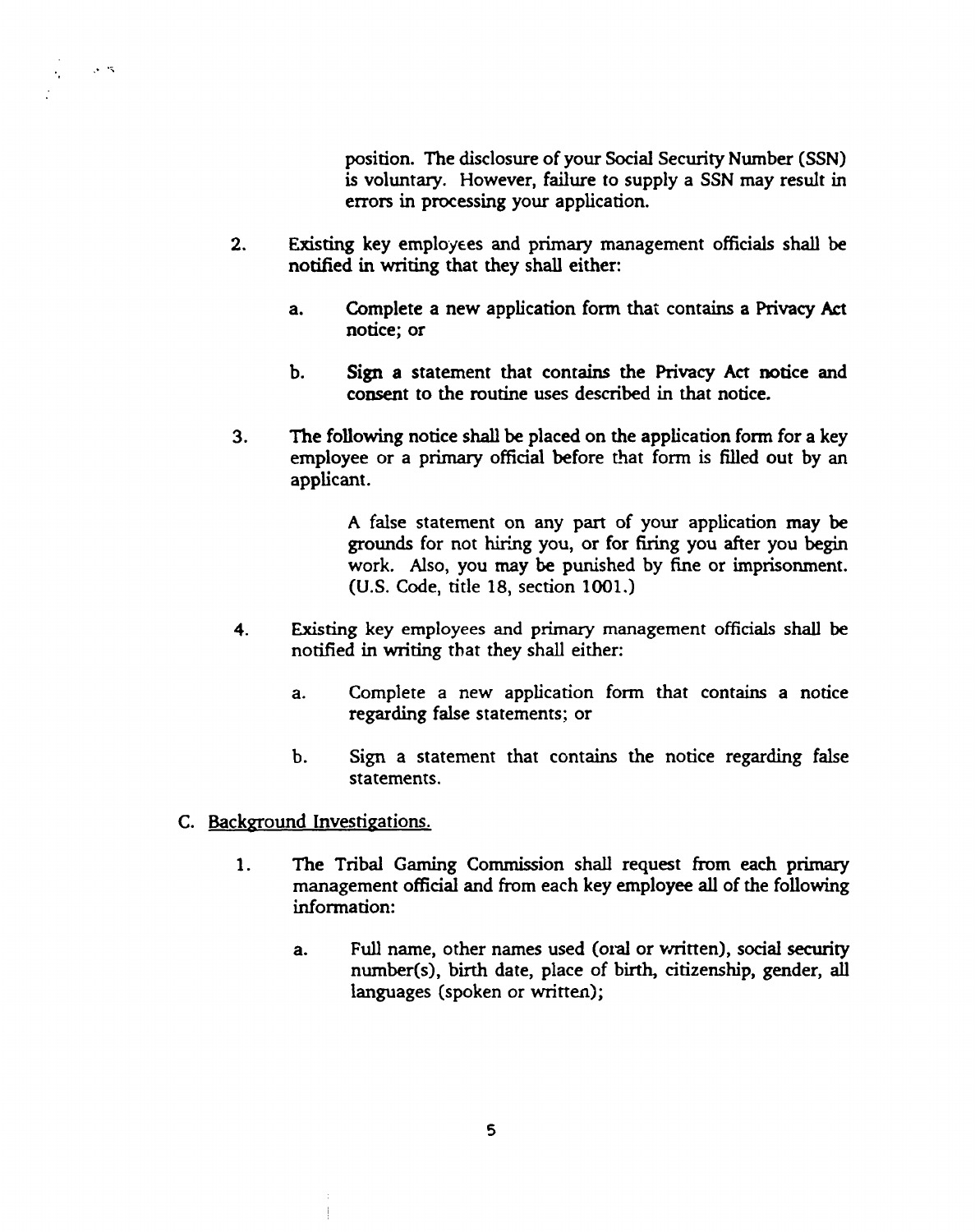- $\mathbf b$ . Currently and for the previous 5 years: business and employment positions held, ownership interests in those businesses, business and residence addresses, and drivers license numbers;
- **The names** and current addresses of at least three personal  $\mathbf{c}$ . references, including one personal reference who was acquainted with the applicant during each period of residence listed under paragraph **(l)(b)** of this section;
- d. Current business and residence telephone numbem;

 $\sim$   $\sim$ 

- **A** descrition of **any existing** and previous **business**  e. relationships with Indian **mbes,** including ownership interests in those businesses;
- $f_{\cdot}$ **A** description of any **existing** an previous business relationships with the gaming industry generally, including ownership interests in those businesses;
- The name and address of any licensing or regulatory agency g. with **whirh** the person has fled an application for a license or permit related to **gaming,** whether or **not** such license or permit was granted;
- h. For each felony for which there is an ongoing prosecution or a conviction, the charge, the name and address of the court involved, and the date and disposition if **any;**
- $\mathbf{i}$ . For each misdemeanor conviction or ongoing misdemeanor prosecution (excluding minor **traffic** violations) within 10 years of the date of the application, the name and address of the court involved and the date **and** disposition;
- $\mathbf{i}$ . For each criminal charge (excluding **minor** traffic **charges),**  whether or not there is a conviction, if such criminal charge is within 10 **years** of the date of the application and is not otherwise listed **pursuant** to paragraph **(1)fi)** or (l)(i) of this section, the criminal charge, the name and address of the court involved and the date and disposition;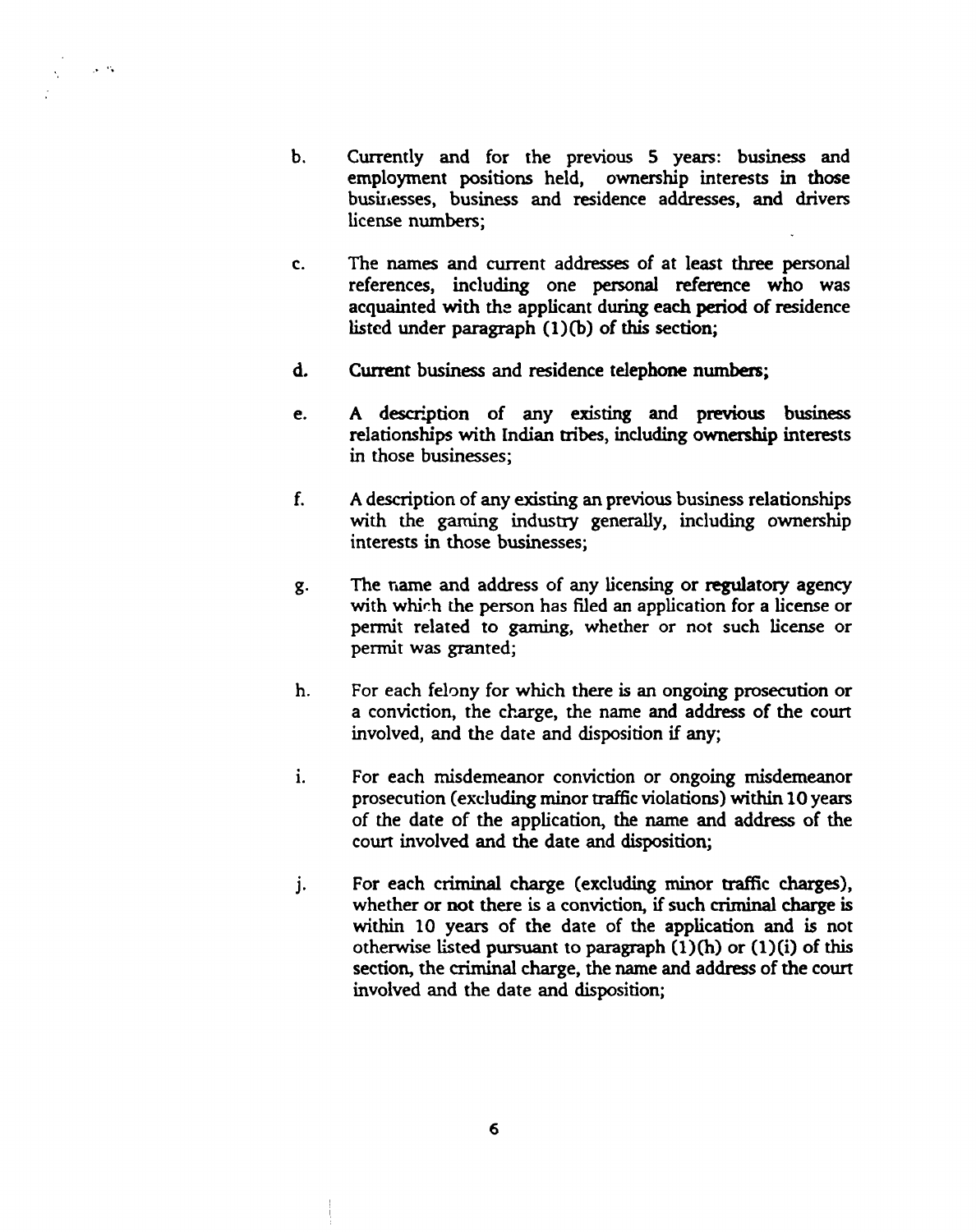- **k.** The name and address of any licensing or regulatory agency with which the person has **filed** an application for an occupational license or permit, whether or not such license or permit was granted;
- $\mathbf{l}$ . **A** current photograph;
- m. Any other information the Tribe deems relevant; and
- **n.** Fingerprints taken on behalf of the Tribe by officials **from** a Kansas **County** Sheriff's Office.
- $2.$ **The** Tribal Gaming Commission shall conduct, or cause to be conducted, an investigation sufficient to make a determination under subsection D. below. In conducting a **background** investigation, the Tribal Gaming Commission and its agents shall promise to keep confidential the identity of each person interviewed in the course of the investigation. Fingerprints taken on behalf of the Tribal Gaming Commission shall be submitted to the Federal Bureau of Investigation for a fingerprint check. **In** addition, the Tribal Gaming Commission shall provide **sufficient** information to the **Kansas** State Gaming Agency to allow the State Gaming Agency to conduct a background investigation in accordance with the terms of the State/Tribal Compact.
- D. Eligibility Determination.

 $\sim$   $^{\prime}$ 

 $\mathbf{V}_\mathrm{eff}$ 

**1.** The Tribal Gaming Commission shall review a person's prior activities, criminal record, if any, and reputation, habits and associations to make a **finding** concerning the eligibility of a key employee or primary msnagement official for employment and licensing in a gaming enterprise. If the Tribal **Gaming** Commission determines that employment of the person poses a threat to the public interest or to the effective regulation of gaming, or creates or enhances **dangers** of unsuitable, unfair, or illegal practices and methods and activities in the conduct of gaming, the **gaming** enterprise shall not employ or license that person in a key employee or primary management official position.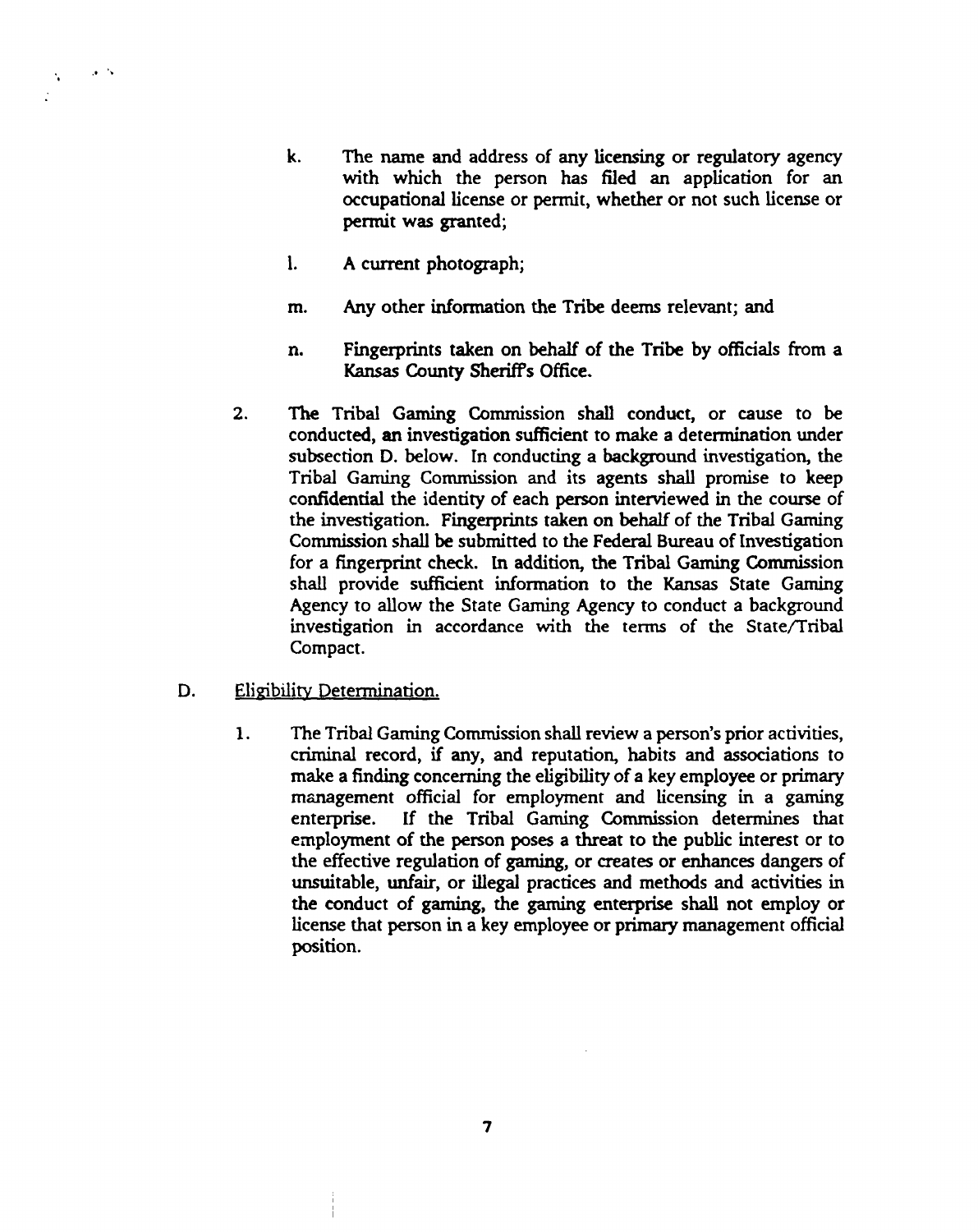- **E.** Procedures for Forwarding Applications and Reports for Key Employees and Primary Management Officials to the National Indian Gaming Commission.
	- **1. When** a key employee or primary management official **begins** work at a **gaming** enterprise authorized by this ordinance, the Tribal Gaming Commission shall forward to the National Indian **Gaming** Commission a completed application for employment and conduct the background investigation and make the determination **referred** to in **subsection D**  of this section.
	- **2.** The Tribal **Gaming** Commission shall forward the report referred to in subsection F of **this** section to the National Indian **Gaming**  Commission within 60 days after an employee **begins** work or within 60 days of the approval of this ordinance by the **Chairman** of the National Indian **Gaming** Commission.
	- **3.** The gaming enterprise shall not employ as a key employee or primary management official a person who does not have a Tribal license after 90 days.
- F. Report to the National Indian Gaming Commission

 $\sim$   $\sim$ 

À.

- **1.** Pursuant to the **procedures set** out in **subsection** E of this section, the Tribal Gaming Commission shall prepare and forward to the National **Indian Gaming** Commission an investigative report on each background investigation. An investigative report shall include all of the following:
	- a. Steps taken in conducting a background investigation;
	- b. Results obtained;
	- c. Conclusions reached; and
	- **d.** The bases for those conclusions.
- **2.** The Tribal **Gaming** Commission **shall** submit, with the report, a copy of the eligibility determination made under subsection D of this section.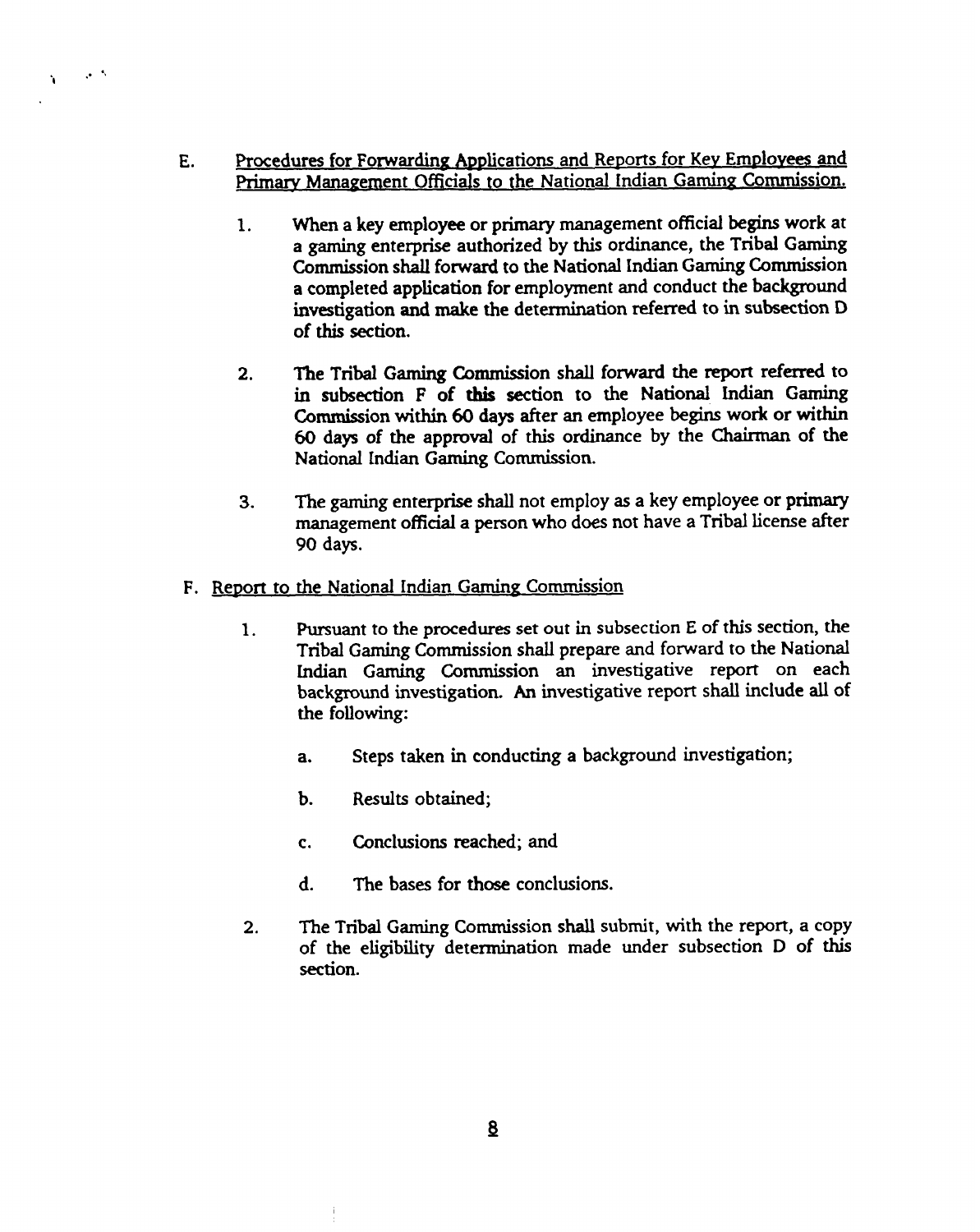- 3. If a license is not issued to an applicant, the Tribal **Gaming**  Commission:
	- a. Shall notify the National **Lndian Gaming** Commission; and
	- b. May forward copies of its eligibility determination and investigative report (if any) to the National **Indian Gaming**  Commission for inclusion in the Indian **Gaming** Individuals Records System.
- **4.** With respect to key employees and primary management officials, the Tribal **Gaming** Commission shall retain applications for employment and reports (if any) of background investigations for inspection by the Chairman of the National Indian **Gaming** Commission or **his** or her designee for no less **than** three (3) years from the date of termination of employment.
- **G.** Granting a Gaming License

 $\sim$   $\Lambda$ 

 $\mathcal{V}$ 

- $\mathbf{1}$ . If, within a thirty (30) day period after the National Indian Gaming Commission receives a report, the National Indian Gaming Commission notifies the Tribal **Gaming** Commission that it has no objection to **the** issuance of a license pursuant to a license application filed by a key employee or a primary management official for whom the Tribal **Gaming** Commission has provided an application and investigative report to the National Indian **Gaming** commission, the **Tribal Gaming** Commission may issue a license to such applicant.
- **2.** The Tribal **Gaming** Commission shall respond to a request for additional information from the **Chairman** of the National **Indian**  Gaming Commission concerning a key employee or a primary management official who is the subject of a report. Such a request shall suspend the 30-day period under paragraph **G.1.** of this section **until** the **Chairman** of the National **lndian Gaming** Commission receives the additional information.
- **3.** If, within the thirty (30) day period described above, the National **Indian Gaming** Commission provides **the** Tribal Gaming Commission with a statement itemizing objections to **the** issuance of a license to a key employee or to a primary management official for whom the Tribal **Gaming** Commission has provided **an** application and investigative report to the National Indian Gaming Commission, the Tribal Gaming Commission shall reconsider the application, into account the objections itemized by the National Indian **Gaming** Commission. The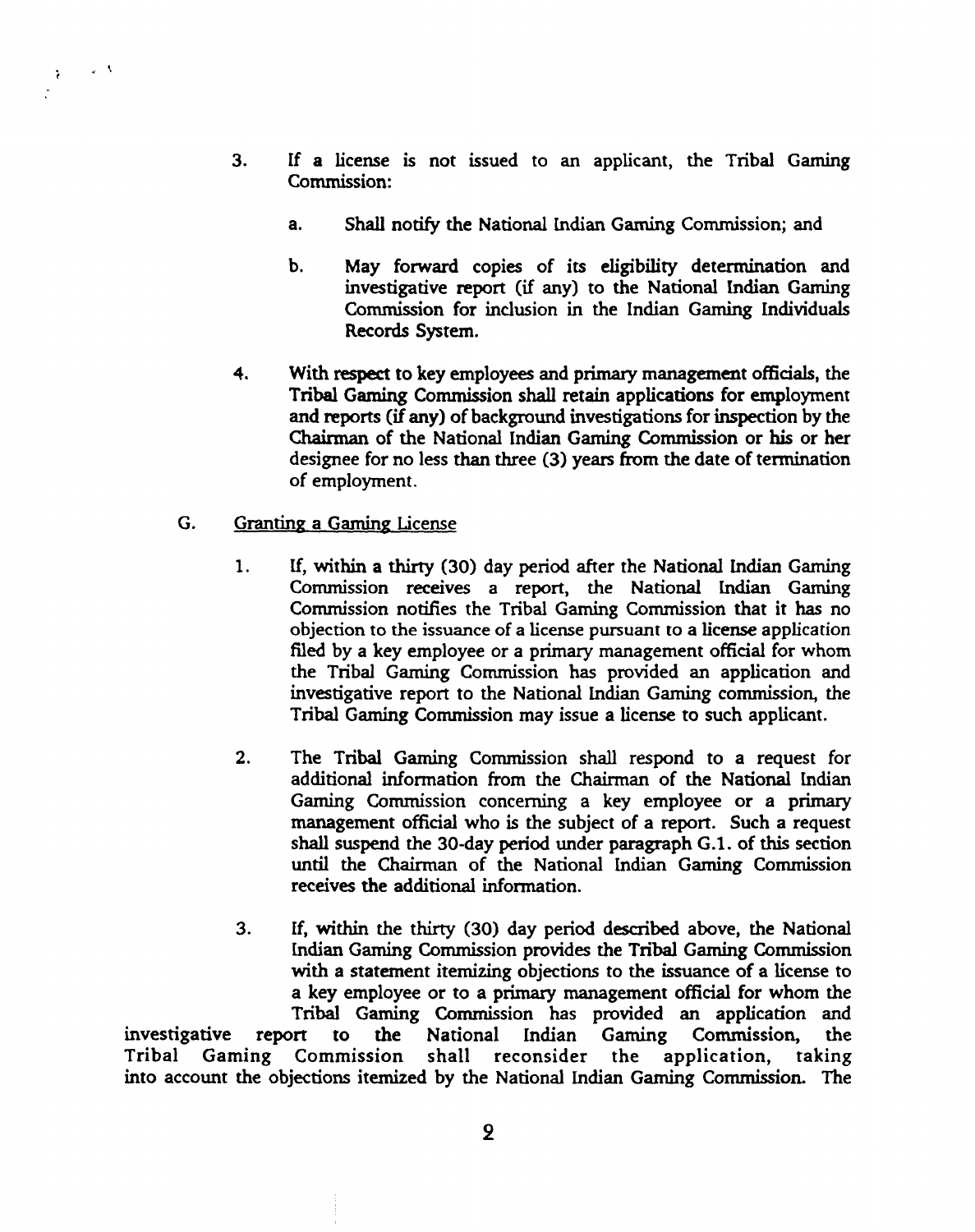Tribal **Gaming** Commission shall make the final decision whether to issue a license to such applicant.

#### H. License Suspension

 $\epsilon^{-1}$ 

 $\mathbf{r}$ 

- 1. If, after the issuance of a **gaming** license, the Tribal Gaming Commission **receives** from the National **Indian Gaming** Commission reliable information indicating that a key employee or a primary management official is not eligible for employment under subsection D. above, the Tribal **Gaming** Commission **shall suspend such** license **and** shall notify in writing the licensee of the suspension and the proposed revocation.
- **2.** The Tribal **Gaming** Commission shall notify the licensee of a time and a place for a hearing on the proposed revocation of a license.
- **3.** After a revocation hearing, the Tribal **Gaming** Commission shall decide to revoke or to reinstate a **gaming** license. The Tribal Gaming Commission shall notify the National Indian Gaming Commission of its decision.

## **M. license** bcations

**A.** The Tribal Gaming Commission shall issue a separate license to each place, facility, or location on **Indian** lands where Class I1 or Class **111 gaming** is conducted under this ordinance.

## X. Repeal

**A. AU** prior gaming ordinances are hereby repealed.

## XI. **Compliance With** Tni-State **Compacts**

**A.** The Tribal **Gaming** Commission shall adopt regulations and take all actions necessary to ensure that Class I11 gaming conducted on the lands of the **Tribe**  complies in all respects with the **TribaVState** Compact.